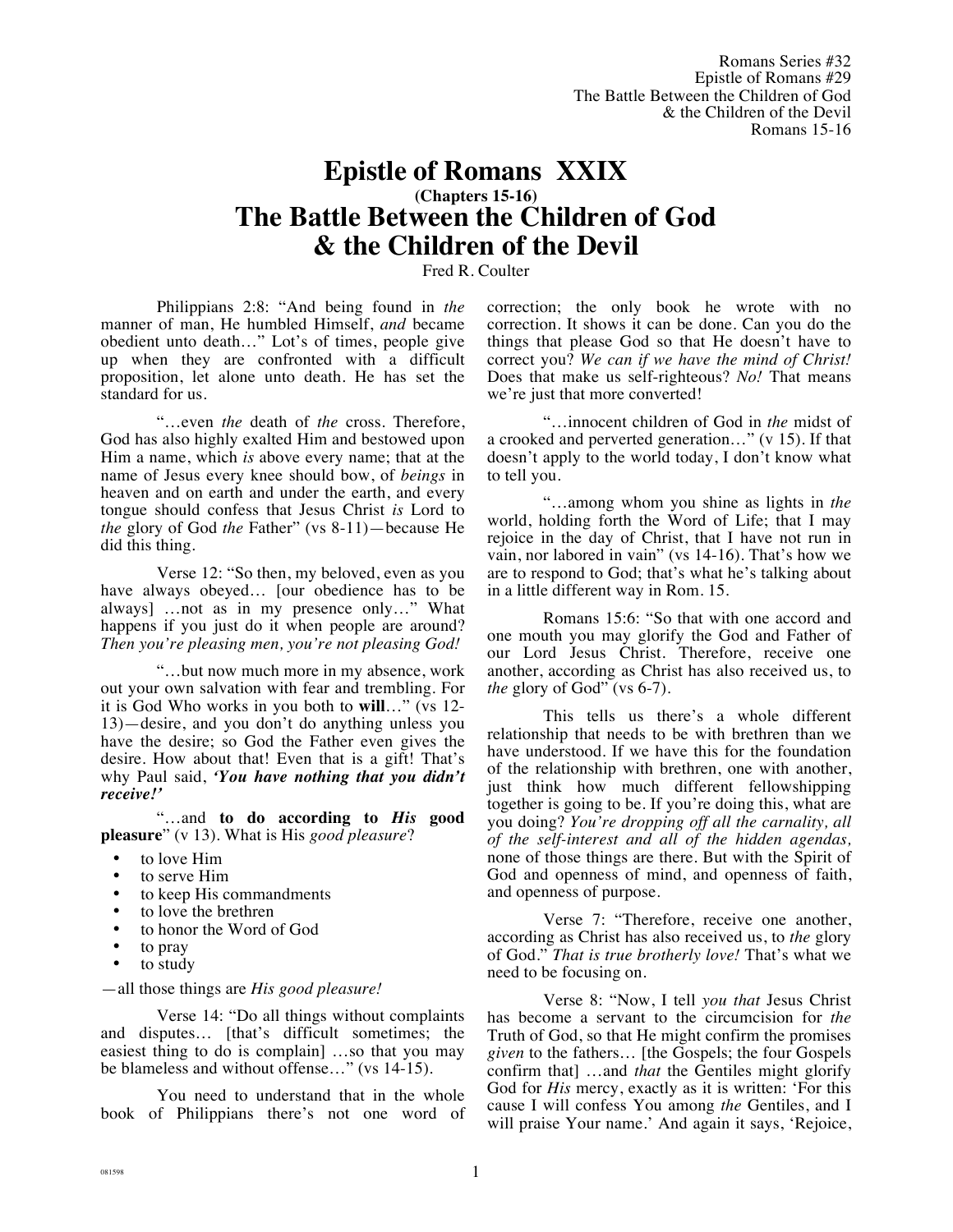Romans Series #32 Epistle of Romans #29 The Battle Between the Children of God & the Children of the Devil Romans 15-16

*all* you Gentiles, with His people'; And again, 'Praise the Lord, *all* you Gentiles; and praise Him, all you peoples.' And again, Isaiah says, 'There shall be a root of Jesse, and He that arises shall rule *the* Gentiles: in Him shall *all the* Gentiles hope'" (vs 8- 12).

Now, we'll just take one reference here; you can look up the rest in Isaiah and the Psalms. This one I really love in *The Messiah.* 

Isaiah 60:1: "Arise, shine; for your Light has come, and the glory of the LORD has risen upon you, for behold, the darkness shall cover the earth, and gross darkness *the* people; but the LORD shall arise upon you, and His glory shall be seen upon you. And the Gentiles shall come to your light, and kings to the brightness of your rising" (vs 1-3). That's really quite a dynamic song when it's sung. It's sung by the baritone, it's really chilling!

Psalm 27:1—talking about the light of God: "The LORD is my light and my salvation; whom shall I fear? The LORD is the strength of my life; of whom shall I be afraid?" Brethren, this the confidence we need to have in God. Think about that!

Verse 2: "When the wicked, my enemies and my foes, came upon me to eat up my flesh, they stumbled and fell. Though an army should encamp against me, my heart shall not be afraid; though war should rise against me, even then I will be confident. One thing I have desired from the LORD, that I will seek after: that I may dwell in the house of the LORD all the days of my life, to behold the beauty of the LORD and to inquire in His temple" (vs 2-4).

What kept him in this attitude? *The hope of the reward of God! The understanding of the resurrection to come!* Brethren, I don't think we really grasp how great that is going to be. It's going to be a marvelous thing. God has called us to absolutely the greatest and most marvelous thing that can be.

Verse 4: "One thing I have desired from the LORD… [ties in with Philip. 2—be minding the one same thing] ...that I will seek after... [with all his heart] …that I may dwell in the house of the LORD all the days of my life… [eternal life] …to behold the **beauty of the LORD** and to inquire in His temple."

To see Him in His glory, as Christ said: 'Father, I pray that they, whom you have given Me, may be with Me where I am, that they may behold My glory which you gave Me before the foundation of the world.'

This ties right in with it. It's amazing! It was amazing that David understood this! But David had a special relationship with God. Remember when the Ark of the Covenant was brought from Kirjath Jearim; it was not taken to the tabernacle but put in a special tent right in David's house. So, when David wrote these Psalms and he prayed before the Lord, he went before this special tabernacle right in his house. He could see the Ark. There was time when he said he could see God in there. That's why David is called 'a man after God's heart.' He understood some of these things, and had the blessing and the privilege of having been given to him some of the very words of Christ, even during His suffering when He was on the cross. That's was a tremendous relationship that they had; no question about it, it was a tremendous relationship.

Psalm 15:1: "LORD, who shall dwell in Your tabernacle? Who shall dwell upon Your Holy hill? He who walks uprightly, and works righteousness, and speaks the Truth in his heart… [it shows a pure, loving attitude] …he does not slander with his tongue, nor does evil to his neighbor, nor takes up a reproach against his neighbor; in whose eyes a vile person is despised, but he honors those who fear the LORD; he who swears to his own hurt and does not change it; he who has not put out his money at usury, nor has he taken a bribe against the innocent. He who does these things shall never be moved" (vs 1-5).

Psalm 17:13—here it shows that David knew a lot about these things: "Arise, O LORD, confront him, bring him down; deliver my soul from the wicked by Your sword, from men by Your hand, O LORD, from men of the world whose portion is in this life… [I want you to notice the contrast he's going to bring out here] …and whose belly You fill with Your treasure. They are full of children, and will leave their riches to their babes. As for me, I will behold Your face in righteousness; I shall be satisfied, when I awake, with Your likeness" (vs 13- 15). And that means awake from the sleep of death, talking of the resurrection.

If you always have that hope before you, there is nothing that is going to overcome you or discourage you. You may be down for a while, but there is nothing that is going to completely overtake you.

Romans 15:13: "May the **God of hope**…" Even sometimes it gets down to it like it was with Abraham, that Abraham hoped in hope, against hope. In other words there was no physical reason for anything to happen except the hope that was the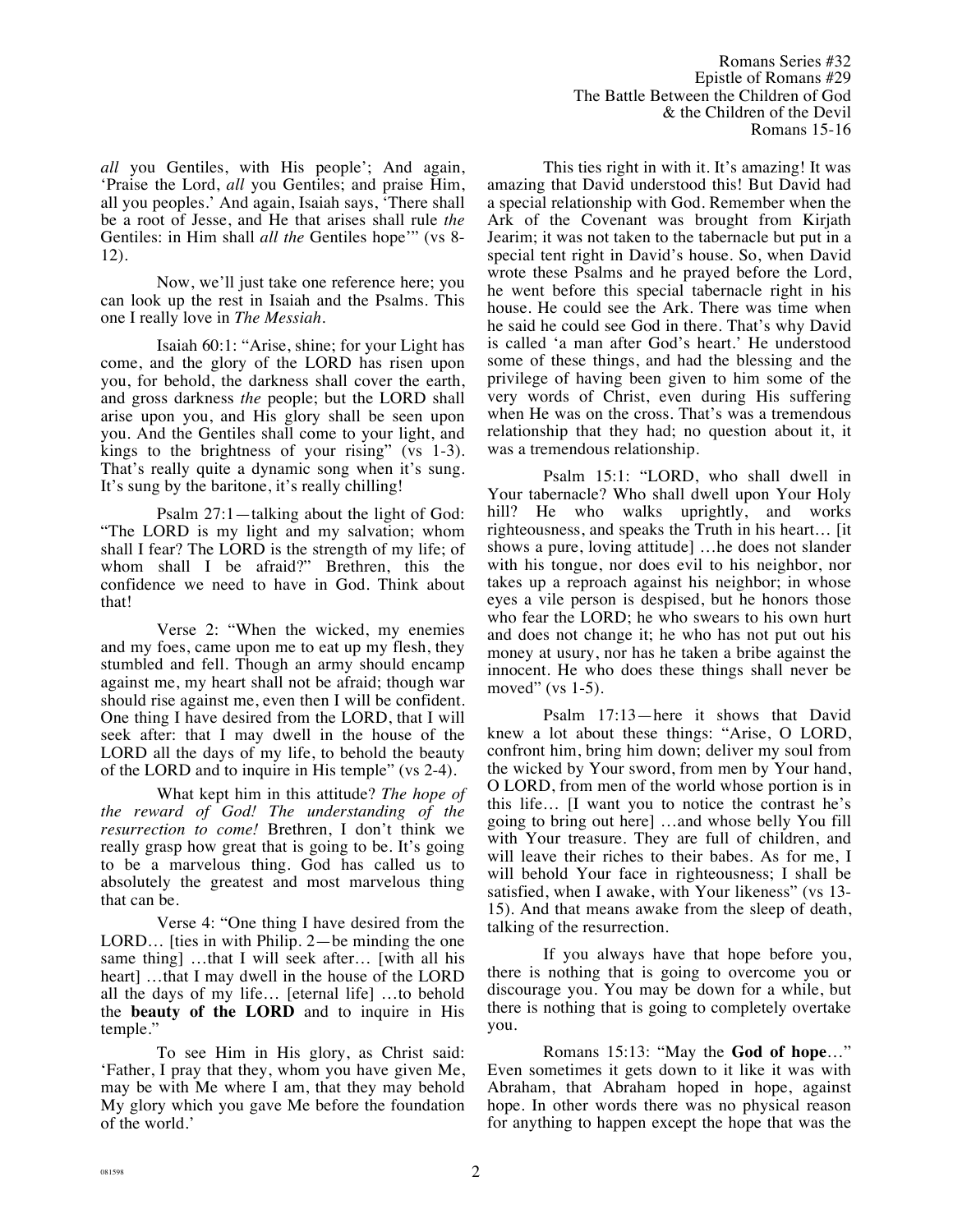promise of God. When you're 100-years-old and your wife is 90-years-old, you know that's true! No question about that!

"…fill you now with all joy and peace in believing…" (v 13). Notice how that comes. It's present tense—*believing.* It's constantly believing, not just being inspired when you come to Sabbath services or you listen to a tape. You are always believing; you are always hoping; in spite of all the circumstances whether they may look very bleak.

"…**that you may abound in hope** *and* **in**  *the* **power of** *the* **Holy Spirit**" (v 13). That's quite something! Never giving up! We need more of that, too, I tell you, brethren, we really, really do!

- understanding the Word of God
- growing in grace and knowledge
- serving God
- in the way of healings
- and serving brethren

We're just living in such a world it's almost unreal!

Verse 14: "But I myself am also persuaded concerning you, my brethren, that you are full of goodness… [he's talking about mature Christians] …and are being filled with all knowledge, and are able to admonish one another"—*to help, to encourage, to uplift, to admonish* one another in psalms and hymns, to help one another.

I never will forget one of the founding members of the Christian Biblical Church of God, Esther Grisinger, she suffered in pain as much as anybody that I know, and she was really in bad shape physically. She was a diabetic, she was almost blind, she was confined to a wheelchair, she could hardly stand up and walk and all the muscles up in her groin and all the tendons were all caught up in a great ball. It hurt her! It just 'killed' her day and night! There were times when her leg would almost just bend right up because of the pain. Yet, when someone was in trouble or down or discouraged, who did they call? *They called Esther Grisinger, and she gave them hope! She encouraged them! She lifted them up!* Even in spite of her circumstances!

That really had to be a work of the Holy Spirit to do that. She was "…full of goodness… [in helping and serving the brethren] …and are being filled with all knowledge…" (v 14). That's what God wants us to do, grow in grace and knowledge (2-Pet. 3:15-16). And, of course, the grace that we have just keeps coming from God. And the fullness of Christ never runs dry. Our 'fuel tanks' run low from time-to-time.

- from Christ they never do
- the grace of God never does
- the fullness of Christ never runs out

John 1:14: "And the Word became flesh and tabernacled among us (and we ourselves beheld His glory, *the* glory as of *the* only begotten with *the* Father), full of grace and truth. John testified concerning Him, and proclaimed, saying, 'This was He of Whom I said, "He Who comes after me has precedence over me because He was before me."'…. [that means *existed* before] …And of His fullness we have all received… [the fullness of God never runs dry] …and **grace upon grace**" (vs 14-16).

That's what it means, not grace *for* grace, but grace *upon* grace. So, when he talks about the receiving the fullness of God, that you may be filled, this is what he's talking about. And that fullness never runs out, and it never runs dry. It just keeps coming! If we're going to be filled with all the knowledge of God, then it's going to come with the grace of God.

Romans 15:15: "So then, I have more boldly written to you, brethren, in part *as a way of*  reminding you, because of the grace that was given to me by God, in order that I might be a minister of Jesus Christ unto the Gentiles to perform the Holy service of teaching the Gospel of God; so that the offering up of the Gentiles might be acceptable, being sanctified by *the* Holy Spirit" (vs 15-16).

He's talking about his own responsibility of teaching and training the brethren. Paul didn't hold anything back. Paul gave everything:

- so that they could learn
- so that they could grow
- so that they could be advanced

Even Paul said that he himself wished he could be 'accursed that all of his brethren, the Israelites, could be saved' (Rom. 9). We need to understand that.

Verse 17: "I have *cause for* boasting in Christ Jesus *as to* the things pertaining to God…. [not in himself and not what he could do, but *in God*] …For I will not presume to speak about anything that Christ has not worked out by me for *the* obedience of *the* Gentiles, through word and work, through *the* power of signs and wonders, in *the* power of *the* Spirit of God…" (vs 17-19). He's giving all credit to God; nothing of it was what *he* did. And I imagine the Apostle Paul had the things that he went through.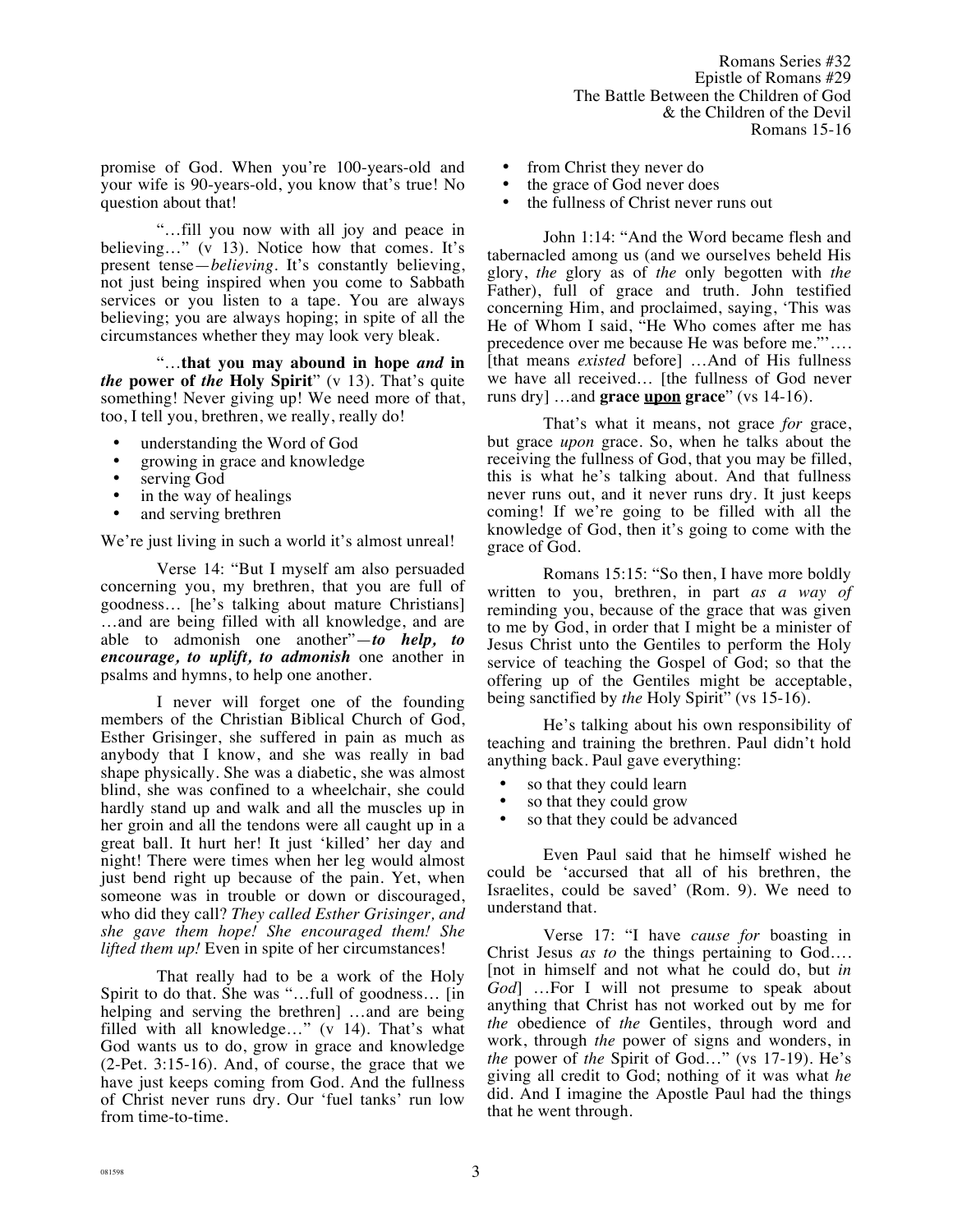Let's see what the Apostle Paul went through and notice that he could still write this way and encourage this way and speak this way. That's why we have 14 of the Epistles of Paul in the New Testament. He was comparing what he was doing here in relationship to what others were doing—the false apostles and deceitful workers, and there are plenty of them out there today.

2-Corinthians 11:13: "For such *are* false apostles—deceitful workers who are transforming themselves into apostles of Christ…. [palming themselves off as Christians] …And *it is* no marvel, for Satan himself transforms himself into an angel of light. Therefore, *it is* no great thing if his servants also transform themselves as ministers of righteousness—whose end shall be according to their works. Again I say, no one should consider me a fool; but if otherwise, receive me even as a fool, that I also may boast a little. What I am *now* saying, I do not speak according to *the* Lord…" (vs 13-17).

He's making it clear he's not telling you what the Lord is saying, "…but as in foolishness, in this confidence of boasting" (v 17). 'What I'm going to say now, I'm having to say because you have forced me to say it. I really don't want to say it, because it's really foolish, but I've got to say it because of what these false apostles are doing.'

Verse 18: "Since many boast according to *the* flesh, I also will boast. For since you are *so* intelligent, you gladly bear with fools" (vs 18-19). He's very cynical. You get into the book of  $1^{st}$  &  $2^{nd}$ Cor. and he's got some very cynical statements to them.

Verse 20: "For you bear *it* if anyone brings you into bondage, if anyone devours *you*, if anyone takes *from you*, if anyone exalts himself, if anyone beats you on the face. I speak as though we were under reproach for being weak; but in whatever *way* anyone else is bold (I speak in foolishness), I also am bold. Are they Hebrews? So am I. Are they Israelites? So am I. Are they *the* seed of Abraham? So am I. Are they servants of Christ? (I am speaking as if I were out of my mind.) So am I, above *and beyond measure*—in labors more abundant, in stripes above measure, in imprisonments more frequent, in deaths often. Five times from *the* Jews I received forty *stripes* less one. Three times I was beaten with rods; once I was stoned; three times I was shipwrecked; a night and a day I spent in the deep. *I have been* in journeyings often, in perils of rivers, in perils of robbers, in perils from *my own* race…" (vs 20-26)—*he was a hunted man!*

"…in perils from *the* Gentiles, in perils in *the* city, in perils in *the* desert, in perils on *the* sea, in perils among false brethren… [that's a great peril today] … in weariness and painfulness, in watchings often, in hunger and thirst, in fastings often, in cold and nakedness. Besides *all* these things from the *world* outside, pressing on me daily i*s* the care of all the churches" (vs 26-28).

- if you think you've had it
- if you think you're really down
- if you think you're having it tough

*read this* and you'll understand why the Apostle Paul put his ministry and left it in God's hands and just really gave himself over to it entirely.

Verse 29: "Who is weak, and I am not weak? Who is offended, and I do not burn?" (vs 28- 29). I know what he's talking about with those kinds of things. There are some that you think are really good brethren and, my, they turn out to be nasty, hateful people. You get burned! Have you been burned in the Church? *Yes! So was Paul!*

Verse 30: "If it is necessary for me to boast, I will boast *in* the things concerning my weakness. The God and Father of our Lord Jesus Christ, Who is blessed into the ages *of eternity*, knows that I do not lie. In Damascus, the governor under Aretas the king was guarding the city of the Damascenes *because* he desired to arrest me. But I was let down in a basket through a window by the wall, and escaped *from* his hands" (vs 30-33).

So, he was chased and driven around. When he talks about his ministry and what he's doing, and how he went out and preached, I tell you what, when he went out there and was stoned, left for dead, remember, the brethren came and got him, picked him up. What did he do as soon as he was well? *He kept on preaching, kept on going, and came right back into that same city again later on, where he was stoned!* If we think we have it tough, look, we've got our cars; we have planes; we have nice halls to meet in; we have clothes to wear; we have food to eat. We have nothing to complain about!

Romans 15:17: "Therefore, I have *cause for*  boasting in Christ Jesus *as to* the things pertaining to God. For I will not presume to speak about anything that Christ has not worked out by me for *the* obedience of *the* Gentiles, through word and work, through *the* power of signs and wonders, in *the* power of *the* Spirit of God; so that in a circuit from Jerusalem to Illyricum, I have fully preached the Gospel of Christ; and indeed, I have aspired to preach the Gospel of Christ where the name of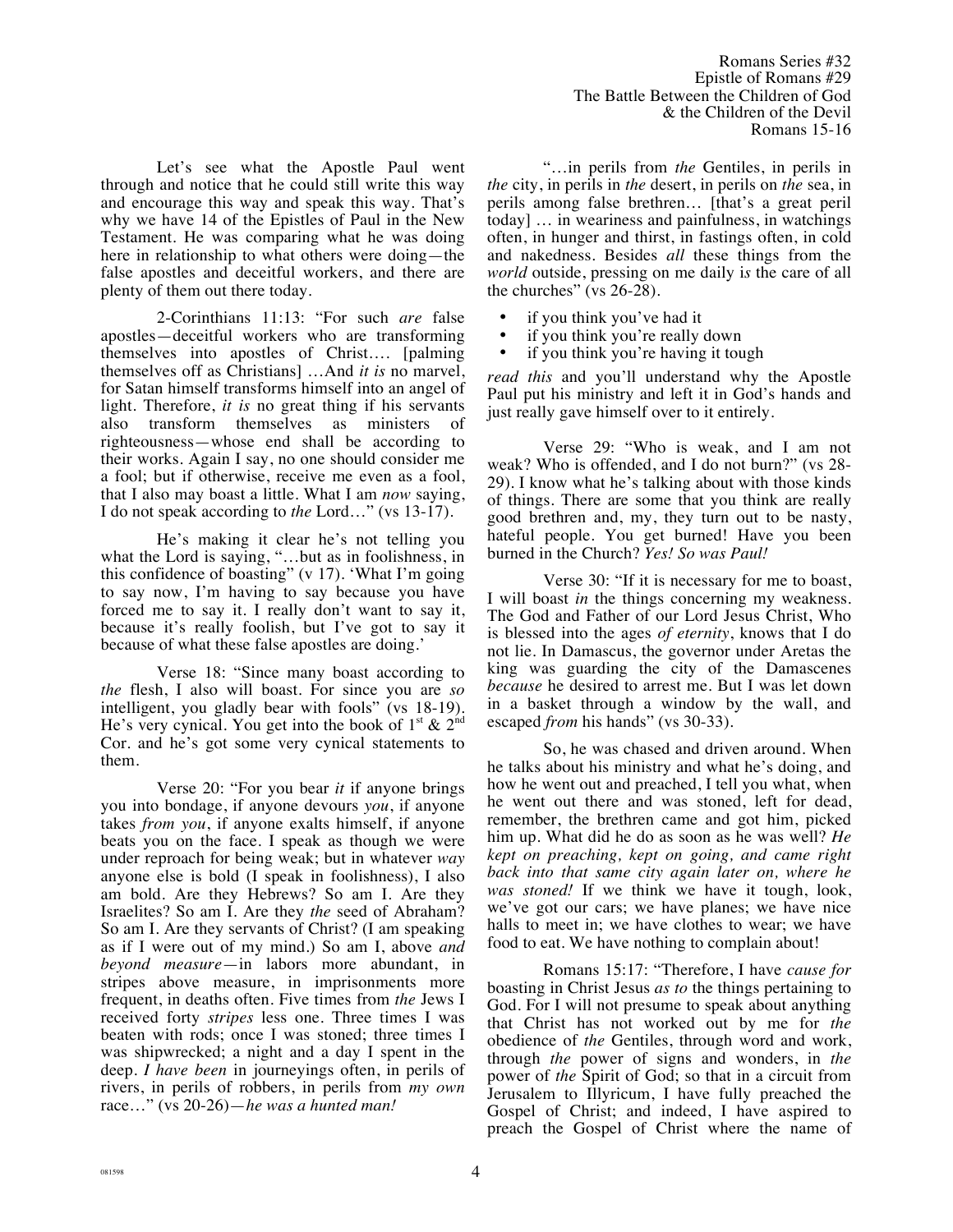Christ was not known, so that I might not build on another's foundation" (vs 17-20).

So, he didn't go where Peter preached. He didn't go where Bartholomew preached. He didn't go where Barnabas preached. He preached in the area that God wanted him to preach and the Holy Spirit let him know what that was as we see in the book of Acts.

Verse 21: "But even as it is written: 'Those to whom He had not been proclaimed shall see; and those who had not heard shall understand'…. [that's preaching the Gospel (Isa. 52:15)] … For this reason also, I have been hindered many times from coming to you. But now, there being no place in these regions *that has not heard the Gospel*, and having a great desire to come to you for many years" (vs 21- 23). Here were all these churches in Rome that hadn't even seen the Apostle Paul.

Verse 24: "Whenever I may go to Spain, I will come to you because I hope to see you while passing through *Rome*, and from there to be sent forward by you after I have enjoyed your company for a while.'

What the Apostle Paul would do, he would go to one city, they would take care of him, they would give him of the tithes and offerings to finance his trip to go somewhere else and he would go out from there. That's how it was done. He was telling them he was expecting it there.

Verse 25: "But now I am going to Jerusalem… [this was apparently written from Corinth] …to minister to the saints because *those in* Macedonia and Achaia were pleased to make a certain contribution for the poor saints who *are* in Jerusalem. Now, they took pleasure *in doing this*, and their debtors they are because if the Gentiles have shared in their spiritual things, they ought *in turn* to minister to them even in physical things" (vs 25-27). That's when they had the drought.

Verse 28: "Therefore, when I have finished this *task*, and have safely delivered into their hands the fruit that was collected, I will set off toward Spain *and* will come to you. I know that, when I do come to you, I shall come in *the* fullness of the blessing of *the* Gospel of Christ. Now I exhort you, brethren, by our Lord Jesus Christ, and by the love of the Spirit, to strive together with me in prayers to God on my behalf" (vs 28-30).

He needed it, because he was walking into a lion's den going up to Jerusalem. When he got up there they were after him and his life was barely spared, but he had to give a tremendous witness to all the people in Jerusalem.

This is why the prayers, v 31: "In order that I may be delivered from those in Judea who are unbelievers, and that my service… [this offering that he's bringing] …*in bringing this fruit* to Jerusalem may be acceptable to the saints; so that I may come to you in joy by *the* will of God, and *that* I may be refreshed with you. Now the God of peace *be* with you all. Amen" (vs 31-33).

So, he had the letter finished at one point. We're going to see there are several add-ons here. There are actually four sections that say 'Amen.' We'll cover all four; the first one here is at the end of Rom. 15. It does sound like a conclusion. Then he says, 'I've forgotten something,' so we have:

Romans 16:1: "Now I commend to you our sister Phoebe, who is a servant of the Church in Cenchrea… [that was over near Corinth] …*Charging* you to receive her in *the* Lord, in a manner worthy of saints..." (vs 1-2).

She was actually a deaconess and one who was helping Paul. Some people think that she was an evangelist and preacher, but there's no indication of that whatsoever. That would have gone against everything that the Apostle Paul was teaching.

"…and to assist her in whatever she may need from you because she also has been of great assistance to many, including myself. Salute Priscilla and Aquila, my fellow workers in Christ Jesus" (vs  $2-3$ ).

Who are Priscilla and Aquila? Let's see who they are and how they did help and they actually helped with the Church there in Corinth.

Acts 18:18: "And after Paul had remained *there* many days, he took leave of the brethren *and* sailed away to Syria, and with him **Priscilla and Aquila**. *Now, Paul* had shorn *his* head in Cenchrea because he had *made* a vow…. [this is where Phoebe was] …And he came to Ephesus, and left them there; but he himself went into the synagogue *and* reasoned with the Jews. And when they asked *him* to remain with them for a longer time, he did not consent, but took leave of them, saying, 'I must by all means keep the feast that is coming at Jerusalem; but I will return again to you, God willing.' And he sailed from Ephesus. And after landing at Caesarea, he went up *to Jerusalem* and visited the Church; *then* he went down to Antioch. And when he had stayed *there* some time, he left *and* went through the country of the Galatians and the Phrygians in order, establishing all the disciples" (vs 18-23).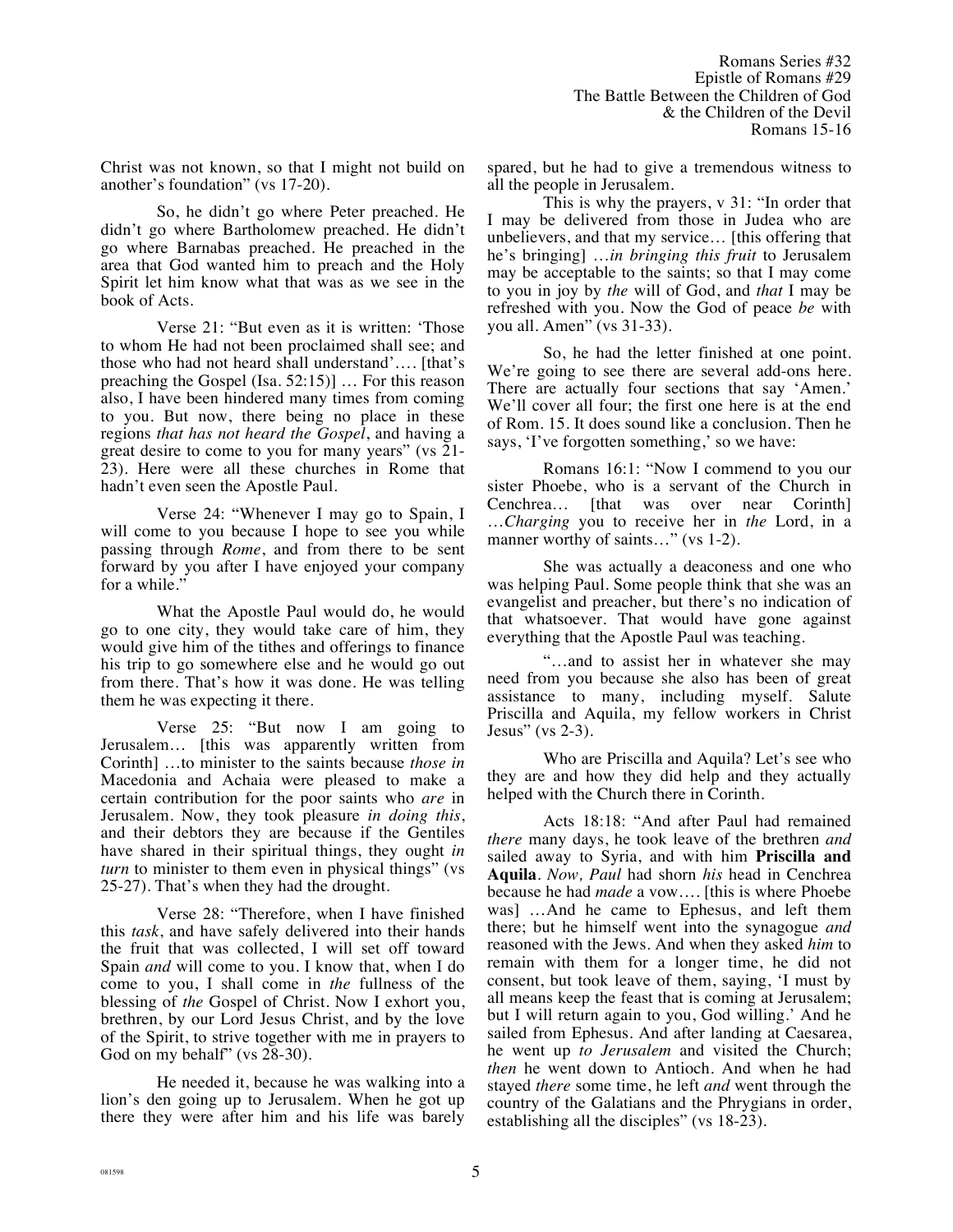Verse 24: "Now, a certain Jew named Apollos, an Alexandrian by birth, an eloquent man who was skilled in the Scriptures, came to Ephesus. He had been instructed in the way of the Lord; and being fervent in spirit, he spoke and taught accurately the things concerning the Lord, knowing only the baptism of John. And he began to speak boldly in the synagogue. And after hearing him, Aquila and Priscilla took him and expounded the way of God to him more perfectly" (vs  $24-26$ ).

They knew the Scriptures. They took him aside privately and went through all the Scriptures, showing them. So, when Paul is talking about Aquila and Priscilla they were very close with the Church there in Ephesus and helped out an awful lot.

Verse 27: "And when he was determined to travel to Achaia, the brethren wrote to the disciples, exhorting *them* to welcome him; *and* after arriving, he greatly helped those who had believed through grace*,* for he powerfully refuted the Jews publicly*,*  showing by the Scriptures *that* Jesus was the Christ" (vs 27-28).

Romans 16:4: "Who have laid down their own necks for my life… [I don't know exactly how they did it, but whatever it was they extended themselves to save him.] …to whom not only I give thanks, but also all the churches of the Gentiles."

All the rest of it is saluting all these different ones, vs 5-15.

Verse 16: "Greet one another with a Holy kiss. The Churches of Christ salute you."

Now we get into another topic and this is probably why he wrote this, why he put this tag-end on here:

Verse 17:" Now I exhort you, brethren, to take note of those who are causing divisions…" that's a little bit different than in Rom. 15.

Romans 15:14: "But I myself am also persuaded concerning you, my brethren, that you are full of goodness, and are being filled with all knowledge, and are able to admonish one another."

Now we have another problem that enters in that took place, he got word of before the mailing off of this letter, or having it sent over by Phoebe from where he was.

Romans 16:17: "Now I exhort you, brethren, to take note of those who are causing divisions and offenses contrary to the doctrine which you have learned, and shun them… [that's what Paul said] … because these are the sort who are not serving our Lord Jesus Christ, but their own bellies, and are deceiving the hearts of the innocent by smooth talking and flattery" (vs 17-18).

That is happening today over and over again, the very same thing!

Verse 19: "For *the report of* your obedience has reached to all. Therefore, I rejoice over you. However, I desire that you be wise indeed concerning good, but innocent concerning evil. But the God of peace will bruise Satan under your feet shortly. The grace of our Lord Jesus Christ *be* with you. Amen" (vs 19-20).

Then he continues on; he wants to explain a little bit more what's going to happen; v 21: Timothy, my fellow worker, and Lucius and Jason and Sosipater, my kinsmen, salute you. I, Tertius, who wrote this epistle, salute you in *the* Lord …. [he was the secretary] …Gaius, my host, and *that* of the whole church, salutes you. Erastus, the steward of the city, and Quartus, a brother, salute you. The grace of our Lord Jesus Christ *be* with all of you. Amen" (vs 21-24).

But, he's not yet done. This sounds like a symphony. You've heard Beethoven, you think you've come to the end and then he goes on again. So here we have it again:

Verse 25: "Now, to Him Who has the power to establish you, according to my Gospel and the proclamation of Jesus Christ, according to *the* revelation of *the* mystery that in past ages has been kept secret; but now *is* made manifest, and by *the* prophetic Scriptures, according to *the* commandment of the eternal God, has been made known to all the nations unto *the* obedience of faith; to the only wise God, through Jesus Christ, *be* the glory into the ages *of eternity*. Amen" (vs 25-27).

*That finishes the book of Romans, ends off with four AMENs!*

# **Questions:**

What does it mean he "…will bruise Satan…" (v 20)? *This is referring the very first prophecy of the Messiah after Adam and Eve sinned!*

#### (go to the next track)

## **"will bruise Satan"**

Genesis 3:15: "And I [God] will put enmity between you [the serpent] and the woman... [prophetic of the Church; so we've got Satan and the Church] …and between your seed… [seed of Satan the devil; we have the children of the devil, too]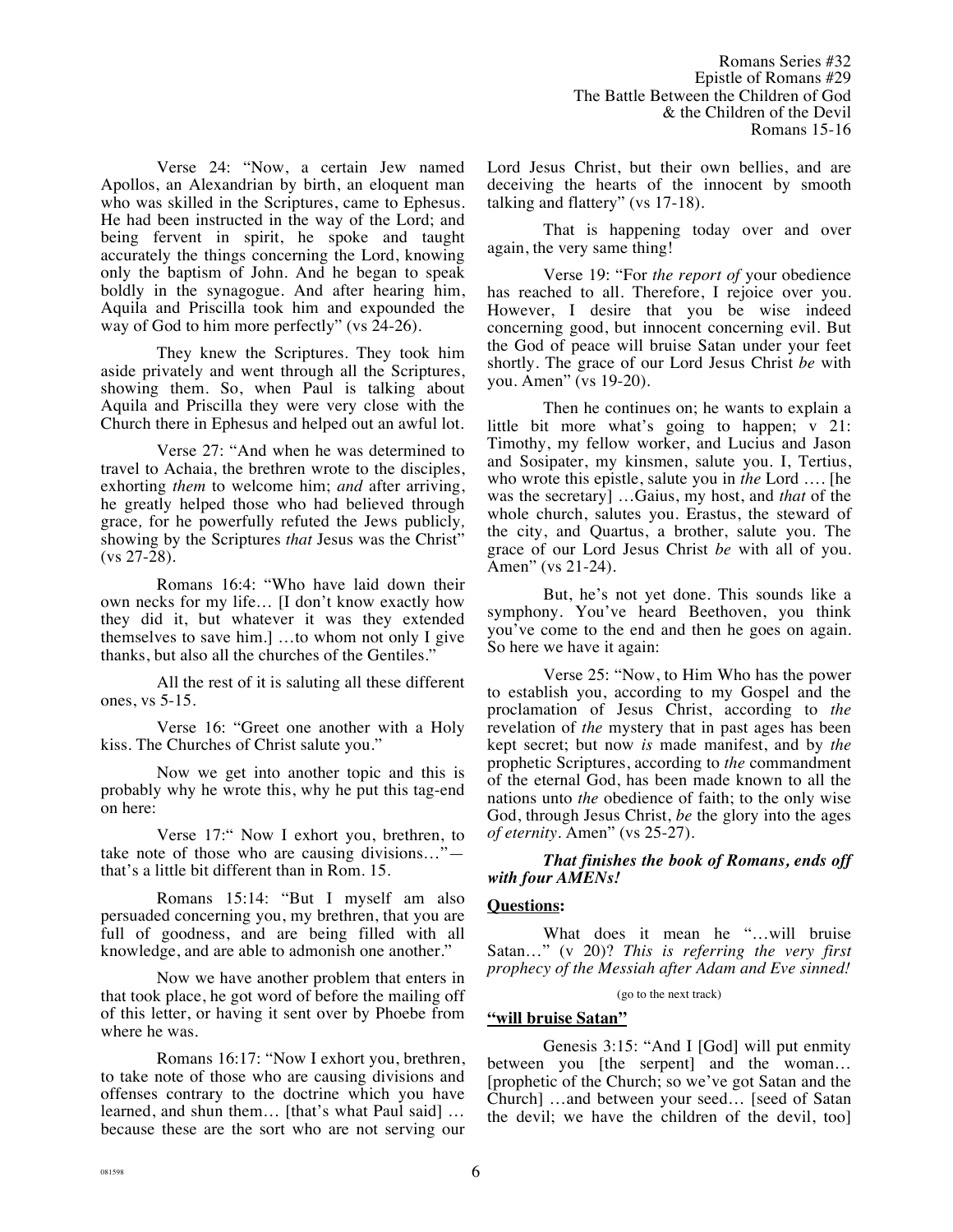…and her Seed…" This is physical and spiritual.

You can take this prophecy and run it physical and spiritual all the way through, and it fits. *Physically* your seed, snakes on the ground; and her seed, physical descendants. I'm one of those; I have enmity against snakes, I can't stand them!

"…between your seed… [the children of the devil being the tares] …and her seed… [being the children of God] …He [Christ] will bruise your [the serpent] head, and you [the serpent] shall bruise His [Christ] heel" (v 15). Talking of the crucifixion.

When He was crucified, the only way you can crucify someone and have nails in your feet without breaking the bones is to put them right through the backside of the Achilles' tendon in the heel. That's the only way. It's just flesh in between, so you can drive a spike through there pretty easily.

## **"children of the devil"** *vs* **"the children of God"**

Let's look at the 'children of the devil.' Matt. 13 talks about those who are the 'children of the devil.' Who are the 'children of the devil'? There are those who go into the depths of Satan the devil, those who do the things that are in the world. Of course, Rom. 1 shows the steps by which people go to the depths of Satan, and what then God gives them over to.

Matthew 13:37: "And He answered *and* said to them, 'The One Who sows the good seed is the Son of man; and the field is the world; and the good seed, these are the children of the kingdom… [of God] …but the tares are the children of the wicked *one* [Satan the devil]" (vs 37-38).

That's why the Church goes through its upheavals always. It gets solidified to a certain point, and then Satan sends his tares in. Then you have to have the upheaval to get rid of the tares, because only God can get rid of the tares. The big mistake is, once the tares are gone don't run and bring them back. Let them go! If they truly love God and they're not tares, then they will repent. If they are tares:

Verse 38: "…but the tares are the children of the wicked *one.* Now the enemy who sowed them is the devil…" (vs 38-39). Satan is doing his busy work within the Church. And frankly, that's why the whole Worldwide Church of God came apart. That's why Church of God International has come apart. That's why United Church of God is coming apart. That's why all the splinter groups are coming apart. It's a process of getting rid of the tares. Only God can do that!

That's why we need to really yield to God, so that we have the love of God. There's one thing for sure that a tare cannot do: a tare cannot be where there is truly the love of God and where there is no hierarchy for him to nestle into and put his roots down in. They have to go. And they love power. That's why wherever there's a church with a hierarchy, they get to the proximity of power, and they sit there and they wait until a certain time—and I don't know what it is. Something happened in Worldwide, it was almost like turning a key in a lock and opening the door and BAM! I think one of them was Stavrinides, bringing the pagan doctrine of the Trinity and going way back into the philosophy of the ancient pagans. That was one, there are many others.

"…and the harvest is *the* end of the age, and the reapers are the angels. Therefore, as the tares are gathered and consumed in the fire…" (vs 39-40). That's why you need to understand that some of these organizations are being set up are the gathering together of tares.

"…so shall it be in the end of this age" (v 40). If we're not living at the end of the age, I don't know what we're living in.

Verse 41: "The Son of man shall send forth His angels, and they shall gather out of His kingdom all the offenders and those who are practicing lawlessness; and they shall cast them into the furnace of fire; there shall be weeping and gnashing of teeth. Then shall the righteous shine forth as the sun in the kingdom of their Father. The one who has ears to hear, let him hear" (vs 41-43). There it's telling us we'd better have ears to hear.

Let's also see that there are the 'children of the devil'; 1-John 3:4: "Everyone who practices sin is also practicing lawlessness, for **sin is lawlessness**." *Lawlessness* means *against law!* 'Sin is the transgression of the law' (*KJV*) is also an accurate translation. But this is more accurate, because it's showing that the 'children of the devil' are lawless, meaning *they are against the laws of God.* The Greek here is 'anomos'—*against law*. Not their own, but *God's.* Every system of Satan the devil has their own laws. And it's 'practicing sin'; it's not that you just do it once, you transgress a commandment—'Oh oh, I've sinned.' This means *living in sin*.

Verse 5: "And you know that He appeared in order that He might take away our sins; and in Him is no sin." Part of the teachings of Satan and the works of darkness is that Christ is also in darkness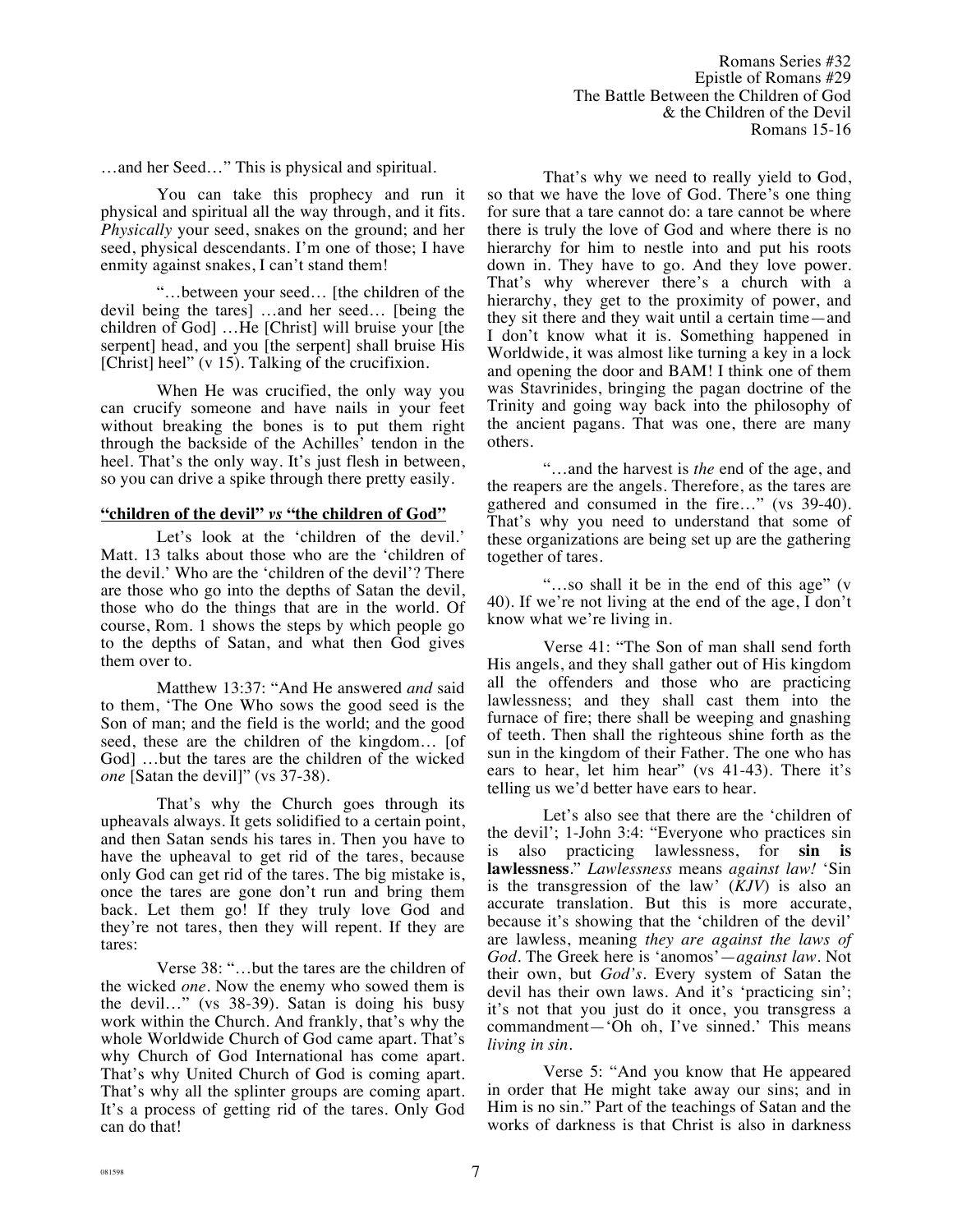and sin.

Verse 6: "Everyone who dwells in Him does not *practice* sin…" That's the only proper translation. Why?

1 John 5:16: "If anyone sees his brother… [one who is converted] …**sinning a sin** *that is* **not unto death, he shall ask, and He will give him life**  for those who do not sin unto death....'

You can see someone sinning. It cannot mean that you have the inability to sin (1-John 3). It means you don't practice sin. There's a difference between sinning because you have the law of sin and death in you, but you're living a righteous life in keeping the commandments of God. In other words, a sin that is repentable. That's what it's talking about.

"…There is a sin unto death; concerning that *sin*, I do not say that he should make *any* supplication *to God*" (v 16)—*the unpardonable sin!* You can't pray and have that lifted from the brother. There's no way, because they've rejected Christ.

So, therefore, when you come back to 1- John 3:6, it has to read this: "Everyone who dwells in Him does not *practice* sin; anyone who *practices* sin has not seen Him, nor has known Him. Little children, do not allow anyone to deceive you; the one who practices righteousness is righteous, even as He is righteous" (vs  $6-7$ ).

- Is that not true?
- Did we not learn that in the book of Romans?

*If you are keeping the commandments of God you are under grace, you're living God's way, He imputes the righteousness of Jesus Christ to you!*

Verse 8: "The one who practices sin is of the devil because the devil has been sinning from *the* beginning. For this purpose the Son of God appeared that He might destroy the works of the devil. Everyone who has been begotten by God **does not practice sin**..." (vs 8-9). It doesn't mean he cannot sin; it means he is not *practicing sin!* There's a vast difference.

"…because His seed… [from God the Father] … *of begettal* is dwelling within him, and he is not able to *practice* sin because he has been begotten by God" (v 9). In other words, if you do sin, God's Spirit, by the begettal, is going to convict your heart and mind of that sin, and you will repent and not continue in that sin. That's what it's saying.

Verse 10: "By this *standard* are manifest the children of God and the children of the devil. Everyone who does not practice righteousness is not of God, and neither is the one who does not love his brother." So, there are children of the devil.

# • *through the process of perversion* they go into the depths of Satan

- *whereas, God calls us and* 
	- *through the process of conversion* we become the children of God

Quite a thing! There's an interesting statement here, as Christ talks to those in Thyatira, which if you see the video *Israel of the Alps*, you will understand. Every time they compromised the Sabbath, went against God, they got slaughtered. That's exactly what He says here.

Revelation 2:18: "And to the angel of the Church in Thyatira write: 'These things says the Son of God, He Who has eyes like a flame of fire, and His feet *are* like fine brass. I know your works, and love, and service, and faith, and your endurance, and your works; and the last *are* more than the first. But I have a few things against you, because you allow the woman Jezebel, who calls herself a prophetess, to teach and to seduce My servants into committing fornication and eating things sacrificed to idols" (vs 18-20).

This tells us something! *If we are not vigilant in helping the brethren of God* not get involved in these things, and get involved in the tearing down of the doctrine and compromising these things, and eating and drinking with the drunkard (as Jesus said) then God is going to hold us responsible—is He not? *No question about it!*

I just got a call from a woman yesterday in tears, she quit going to Worldwide Church of God because they were not going to keep the Holy Days, they're going to keep Christmas and Easter and all the other days. That will bring tears to anybody who's been in Worldwide Church of God a long time, to see how they subverted the Church, totally taken down! It has been totally compromised. And I imagine there's a report from one of the leading Cardinals in the Vatican that it has been done. No question about it.

Same way here, v 21: "And I gave her time to repent of her fornication, but she did not repent. Behold, I will cast her into a bed, and those who commit adultery with her into great tribulation, unless they repent of their works. And I will kill her children with death… [that's what happened; the sword came after them and it was awful] …and all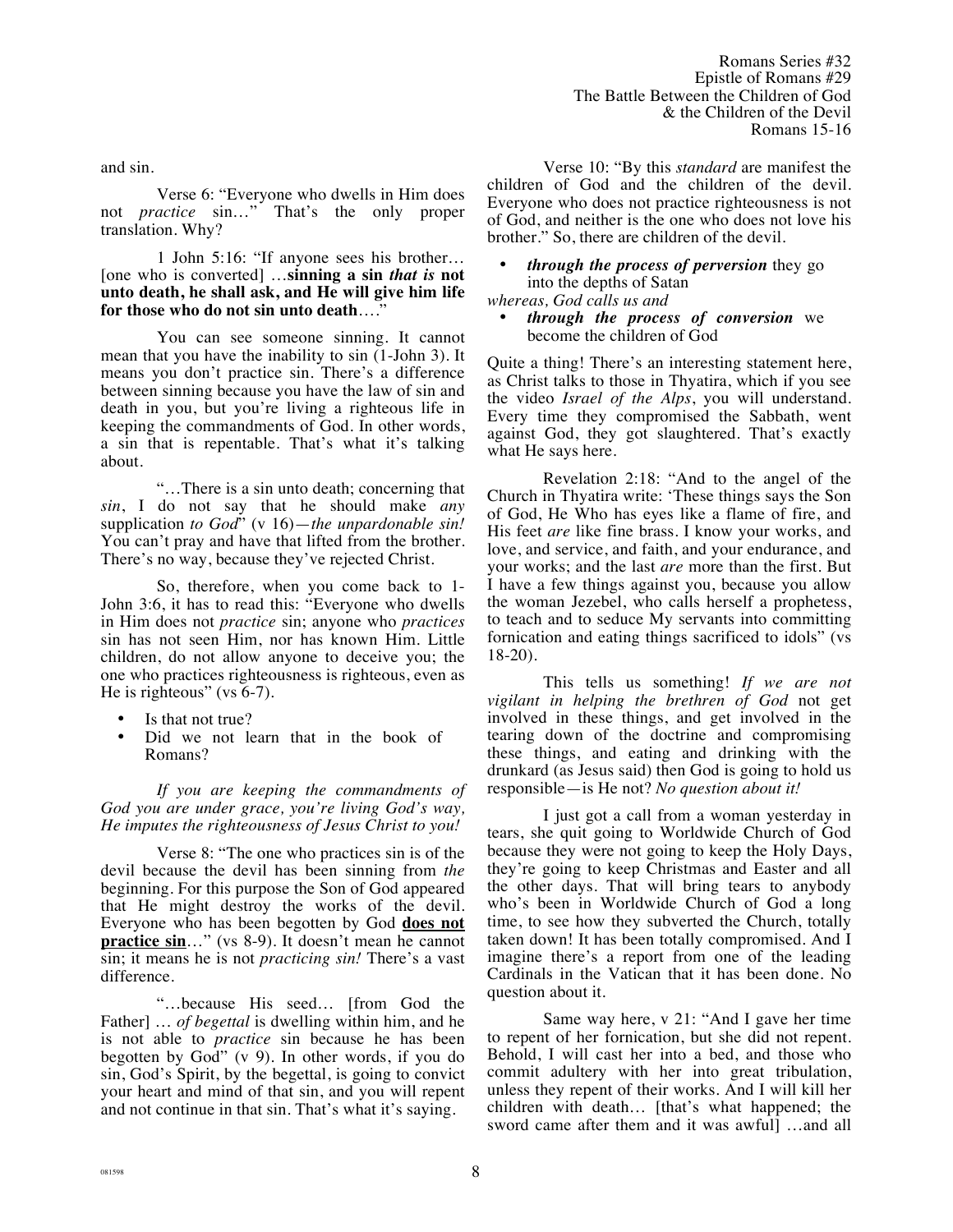the churches shall know that I am He Who searches *the* reins and hearts; and I will give to each of you according to your works. But to you I say, and to *the*  rest who *are* in Thyatira, as many as do not have this doctrine, and who have not known the depths of Satan, as they speak…" (vs 21-24).

There is a depth of satanism that people get into, which this whole world is being brought into right now with the occult. You can see it everyday on television. There's more and more occultism, coming right into even the kindergartens, where they're teaching the little children that they have their little helpers and all they need to do is talk to it and all their little children have their angels. It's all getting into occultism. And all the holidays and everything that this world celebrates are all satanic, occult holidays! No question about it!

They may have been wallpapered with things that sound like they're 'Christianity,' but when you strip away the veneer, they are satanic and occult to the core! Including: New Years, Christmas, Easter, Ground Hog Day, May Day, summer solstice, Halloween, Valentine's Day, all of them! They all have deep occult meaning! But what they like to do, on the outside—since you're not into the depths of Satan—for the general public out here they sugarcoat it with all nice little things, and they make it sound good and acceptable, but they have been deceived by Satan the devil.

Those who go into the depths of Satan the devil, let's see how that happens; there's a step-bystep process by which this takes place. It's one thing to be deceived in the world and not know it, and God has shut you up to it. There's another thing to be a child of the devil and actually earnestly involved in it.

Romans 1:18: "Indeed, *the* wrath of God is revealed from heaven upon all ungodliness and unrighteousness of men who suppress the Truth in unrighteousness." Is that not the goal? Can you get any Truth anywhere in this world? *No, you can't!*

Verse 19: "Because that which may be known of God is manifest among them, for God has manifested *it* to them." God makes it known! No question, they have no excuse!

Verse 20: "For the invisible things of Him are perceived from *the* creation of *the* world, being understood by the things that were made… [the very creation of God] …—both His eternal power and Godhead—so that they are without excuse."

This is all the philosophers, on which the

philosophy of the whole world has been underpinned, beginning from Babylon, through Greece, down through Rome down to our present day.

Verse 21: "Because when they knew God, they glorified *Him* not as God…" We are looking at the steps that they are taking to go to the depths of Satan.

"…neither were thankful; but they became vain in their own reasonings… [imagination, their own thoughts] …and their foolish hearts were darkened." This is telling us that when anyone gets carried away in vanity, they close off their understanding. They become so self-centered, and that's exactly what Satan wants, self-centered people, because he can use them and he can deceive them, and he can use them to deceive others.

Verse 22: *"*While professing themselves to be *the* wise ones, they became fools."

- 1. you reject the knowledge of God through the things He's created
- 2. you become vain in your own imaginations
- 3. your foolish heart is darkened
- 4. you're professing yourself to be wise and you become a fool
- 5. Verse 23: "And changed the glory of the incorruptible God into *the* likeness of an image of corruptible man, and of birds, and four-footed creatures, and creeping things." You become nature oriented. Does that sound familiar with the 'eco movement'? *Yes!*
- 6. Verse 24: "For this cause, God also abandoned them to uncleanness through the lusts of their hearts, to disgrace their own bodies between themselves." You get into sexual depravity.

Because there is no God:

- you're wise, you understand all things<br>• you are smart
- you are smart
- you're able to do these things
- you know what is right<br>• and anything you do go
- and anything you do goes

That's why we have the rise of homosexuality, lesbianism, bestiality, human sacrifice and all that going on today. Where do you think all these missing children go and they can't find them? People don't just disappear and are never found again. There's a reason for it.

7. Verse 25: "Who exchanged the Truth of God for the lie… [now you're given over to believing lies, totally; now you're really